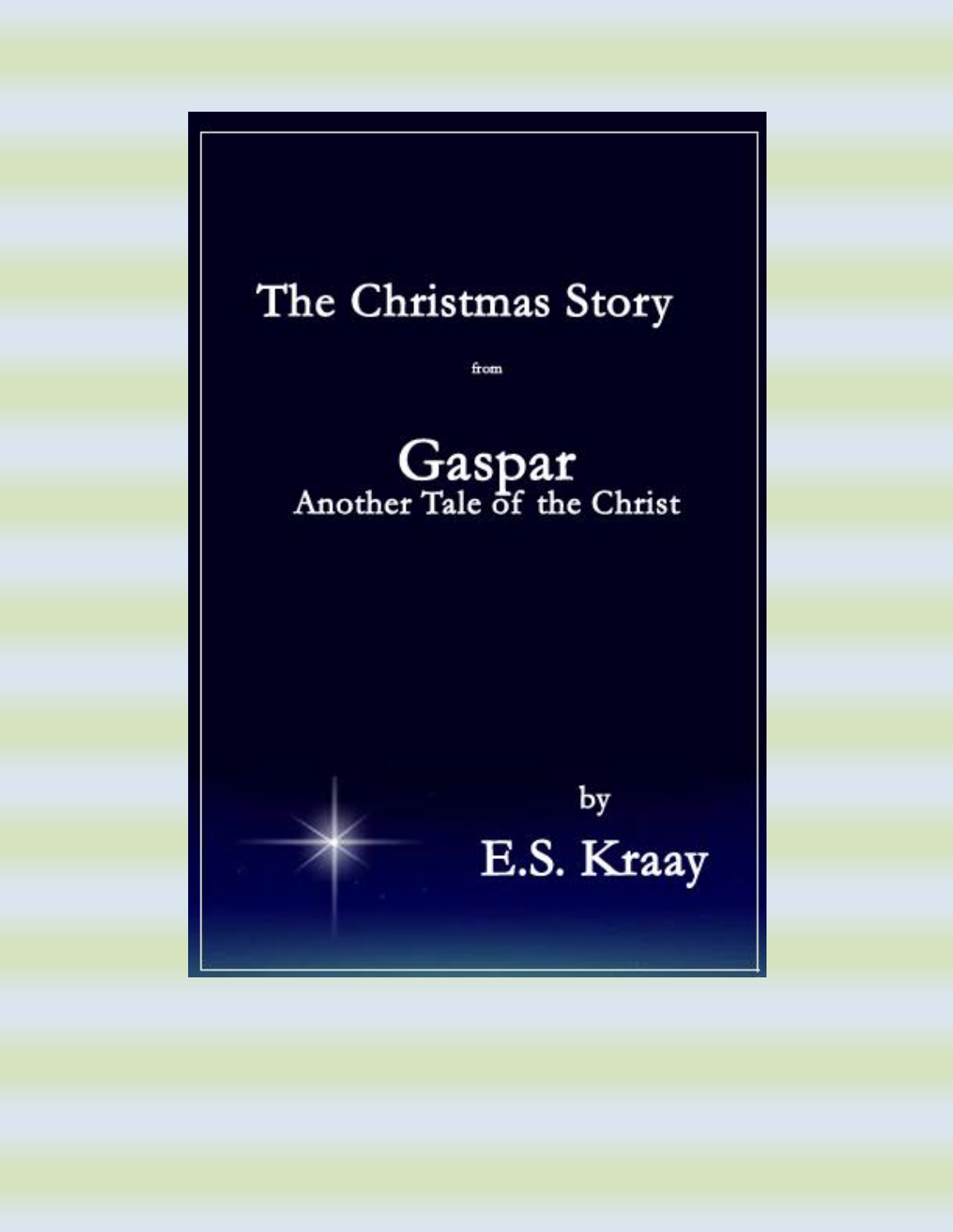## Introduction

Thanks for your inspiration and support in 2014. I am glad you have accepted my Christmas gift by downloading the Christmas Story as it appears in *Gaspar, Another Tale of the Christ*. I know you will enjoy Alistair McKenzie's audio production as well. Much thanks to Alistair for taking time from his busy schedule to produce the audio. Incredible, too that when I asked Alistair to write a special Christmas song for this project, he gladly and enthusiastically responded with an original composition *We All Know*. It all becomes a part of this gift: the PDF, the Audio and the Song.

Since I was a young man, I have always considered Pilate's question to Jesus "What is Truth?" to be the most profound and important question ever asked. Jesus never responds to Pilate in John's Gospel. In *Gaspar*, he does. I wrote this book because I believe Jesus' response to Thomas at his final dinner, "I am the way, the truth and the life." Gaspar, Another Tale of the Christ is the story of one man's search for truth. It might be your journey, it might be mine.

*The Christmas Story* in *Gaspar* occurs early in the book, the second of fourteen chapters. The book begins with the young Gaspar – the narrator and protagonist – in India, a student of the old and wise Vajrabodhi, a Buddhist master. After years of mentoring the young Greek, Vajrabodhi requests that Gaspar, twenty-years old now accompany him on a journey to follow an unmoving star that has mysteriously appeared in the western sky, never rising, never setting. As they journey across the northern part of the Arabian Desert, Vajrabodhi tells his young protégé, "You are the one, Gaspar. I am not he. It has been revealed to me. The quest is yours and yours alone … I am called home. Follow the star." That evening, they are accosted by a band of desert brigands, and the thieves murder Vajrabodhi. With the help of the Nubian captive Shabaka, Gaspar escapes and does his dead master's bidding. He continues the quest. And here we pick up his narrative, *The Christmas Story from Gaspar* ….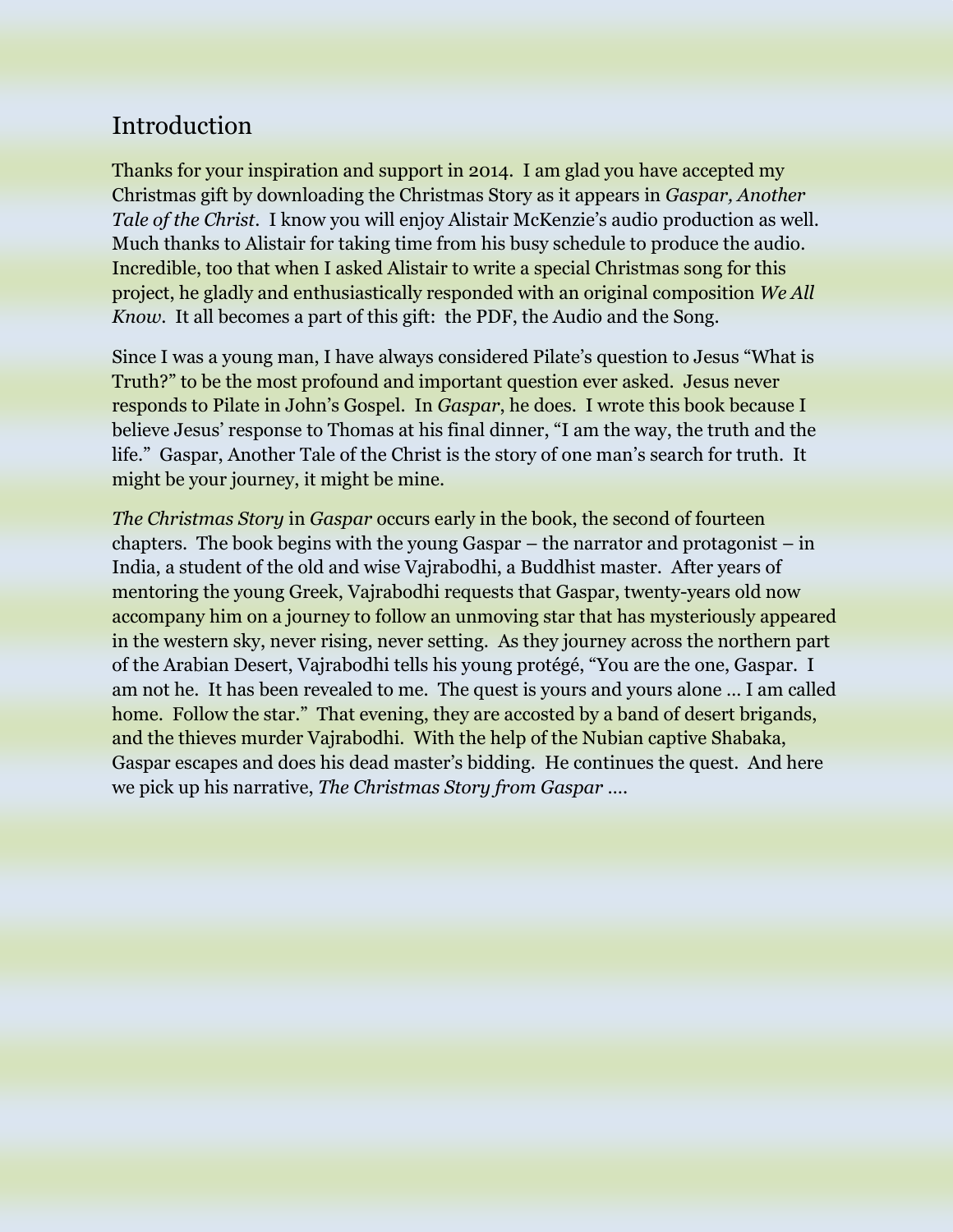ime does not exist in the desert. The sky and the denizens that inhabit it are my companions. Without them, I would be lonely. My only breathing cohort, the camel seems ever bored with my presence. He does not despise me, but he does not like me. He tolerates me. If I fail to wake in the morning, his life will go on as it always has. It will be easy for him to find a new master, but we cross paths with no one, only the wind that sings its lonely song as it shifts the eternal sand that surrounds me.

The wind speaks to me in ancient tongues. It is cooler now, even cold. I huddle close to the camel at night to steal his warmth. It is cool enough that I no longer travel by night, rather by day. I awake one morning to find myself dusted with cold whiteness that disappears quickly when the sun rises.

The star leads me west, ever west.

On this evening as Helios stables his chargers, a dim glow on the distant horizon catches my eye. It is directly beneath the star, but it is no heavenly body. It is of this earth. I am too tired and exhausted to change my direction to avoid it. As I near it, I can smell smoke from a fire made of desert scrub. It is oddly sweet.

The fire illumes a single rider and his camel that lie beside it, and the man warms his hands over the flame. My camel snorts. The wayfarer's shoulders stiffen for an instant, then relax.

"Peace, brother," he calls into the cold night air.

It is a good way to welcome a stranger.

"Peace to you as well," I call back. "May I share the warmth of your fire?" "Fire belongs to no man, but to all men," he replies. "Come sit with me."

The wind sings a soft and pleasant song and the fire crackles. He adds sticks to it.

I soothe my parched lips with a quaff of water. He has yet to look at me, but stares heavenward at the star.

A bell. In the distance – and so barely perceptible that another man less attuned to silence would never hear it  $-$  a small bell rings with a delicate jingle. The other nods. He hears it, too. It grows louder. Maybe there are two bells, or maybe two riders. It approaches from the south.

My host does not look up, but I do. In the gray light cast by the star, another rider on a camel takes shape. He is flesh and blood and enters the glow of the fire. The small bells hang from the camel's bit.

"Peace, brother," my host calls out as he did to me.

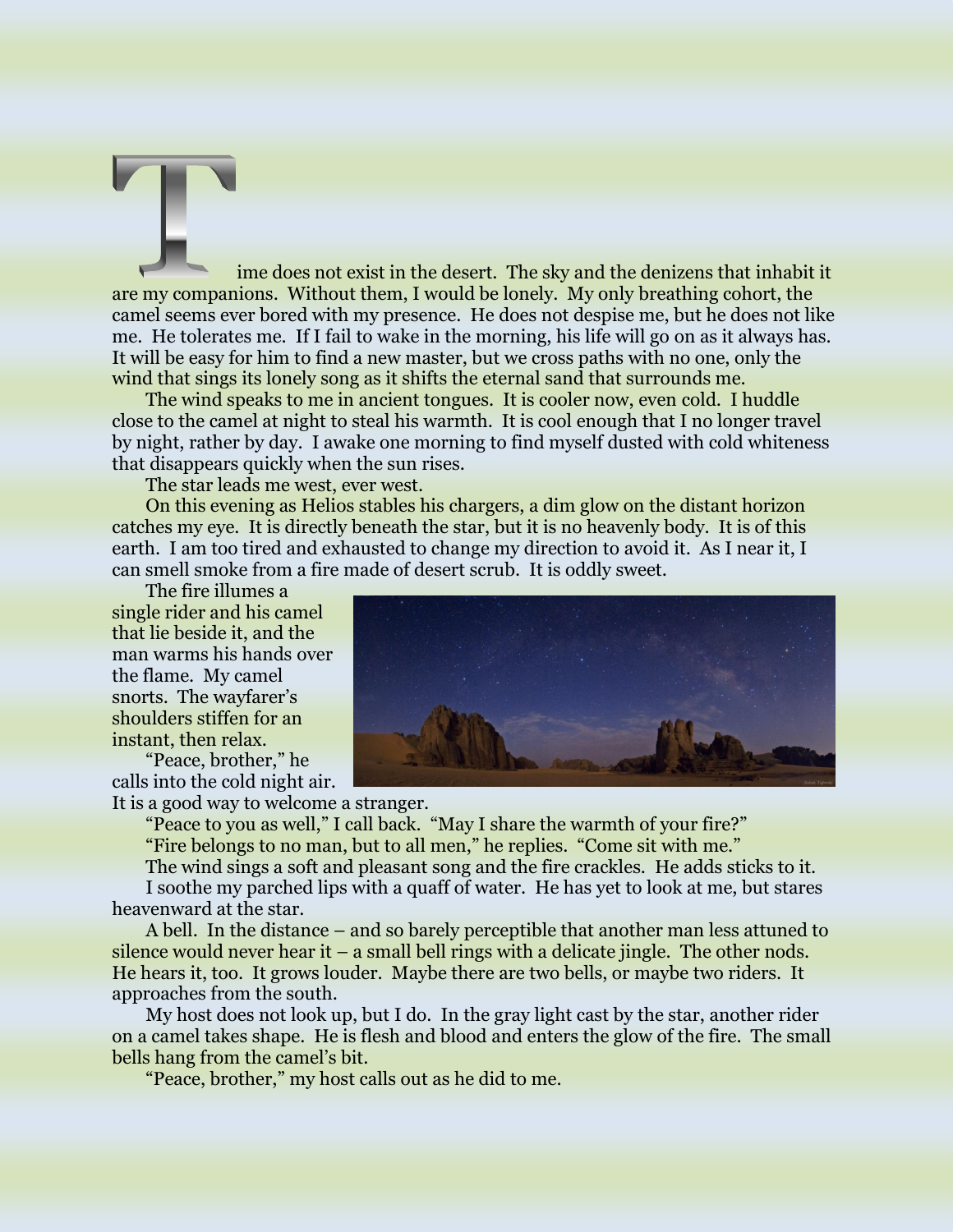"Peace to you as well," the traveler replies in a deep voice. "*Koosh*," he breathes and the camel kneels and sits. He dismounts and takes a seat beside us, extending his arms to warm his hands at the fire.

We watch the star in silence until the Big Bear lumbers slowly towards it. Finally, the fire starter speaks. "I am Melchior from Nineveh, the city of Nimrod. While some say the place no longer exists, they are wrong. I come from the north and the stars speak to me. They tell me to follow that one."

"Melchior. That is a good name," the newcomer responds. "I am Balthazar from Sana'a, the city of Shem. I come from the south. I, too, know the stars, and that one cries for me to follow it."

I am ashamed. I have neither the heritage nor the knowledge of the stars that these two men claim. I fear that they will send me on my way as a foolish charlatan meant to deceive them. Still, my master begs me from his grave to always speak truth, and so I do. "I am Gaspar the Hellene, and I travel this way from Kanheri far beyond land and water to the east. My master, Vajrabodhi – dead now – bid me take up his quest to follow that star." I bow my head in resolution, prepared to face any verdict these two care to pass upon me. Whatever they say, they cannot prevent me from completing Vajrabodhi's instructions. 'You are the one,' he told me with his final breath. 'The quest is yours.'

Silence is their response until Melchior speaks, "If your master knew the stars and knew to follow this one…"

Balthazar joins in "And if he is dead now and passed the labor to you, then you must do it. We welcome you, Gaspar."

Melchior bows to Balthazar, then to me. He smiles. "You are very young, not much more than a boy, but we welcome you as one of us now. You do not have to be old to be wise.

"Rest, for our destination is nearer than you might think."



The following day, we meet a caravan traveling west and bound for Yerushalem, the religious center of Judea, now under Roman domination like the rest of the world. Judea is ruled by a king named Herod that the Roman governors refer to as 'King of the Jews.' Could this man Herod's queen be the mother of the child Vajrabodhi sends me to find? Is this the one we have traveled so far to behold?

Like merchants the world over, these traders are knowledgeable about many things and they know Yerushalem and the people who abide there.

"Is this King Herod's wife with child?" Melchior asks.

"No," a fat one in a striped robe replies.

"Are there any rumors of birth in the royal court?" Balthazar inquires.

"No," another answers. "Curious questions, but the answer to both is no. The king and queen expect no child and none are rumored in the royal court."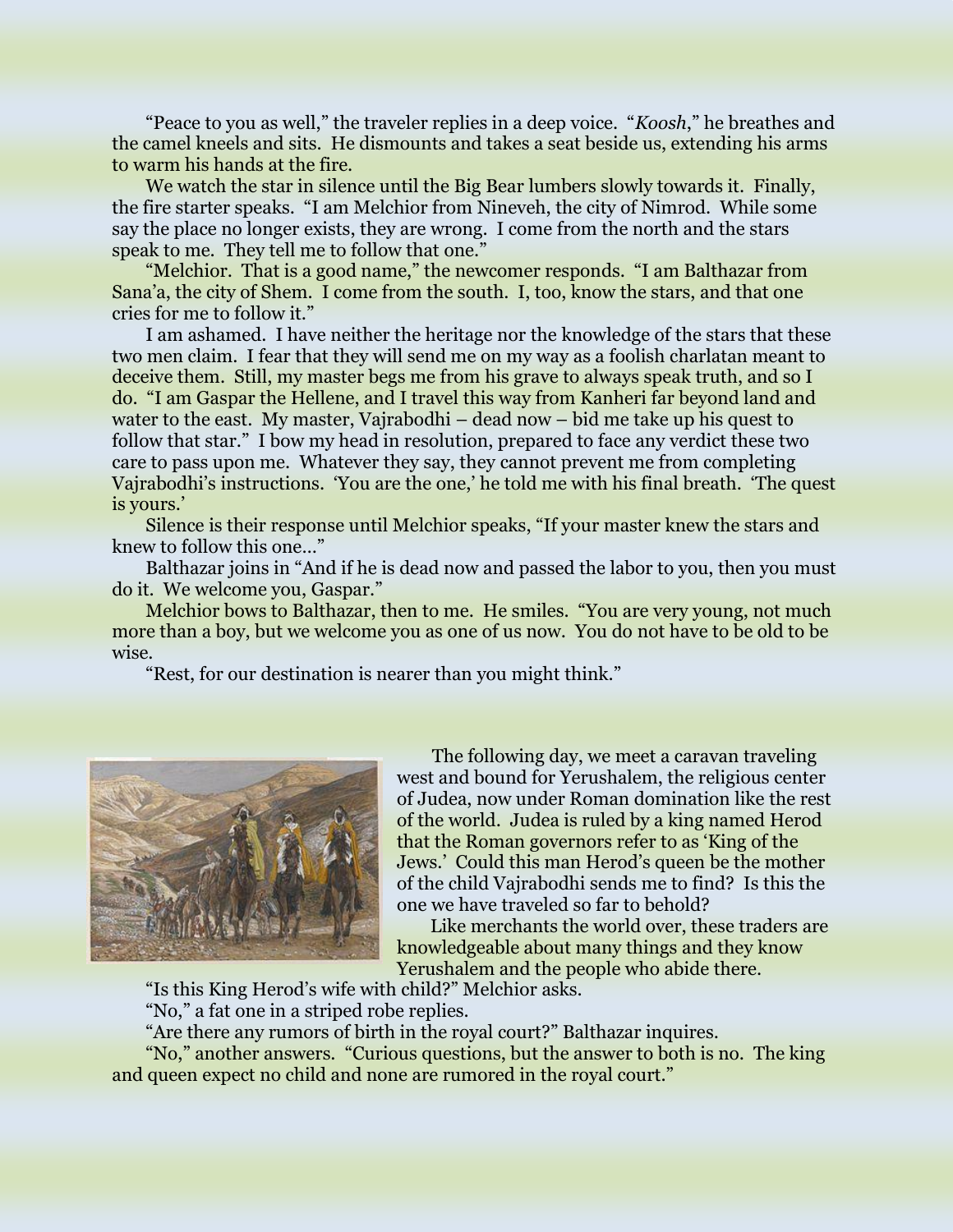As we approach the rugged Judean foothills with the caravan, the star is nearly above us, but it is slightly to the south. Balthazar determines we must part with the column of traders. "If we continue to Yerushalem, we will not find what we seek. Look. With every step we take, the star moves farther to our left. It is time to make our own way. The object of our quest is not Herod or of his line."

A group of soldiers, eight Romans and two Jews accompanies the caravan, and when we rein up our camels to follow a rocky path that leads south, one Jewish soldier gallops after us. His fellow Jew and the Romans wait for him at the top of the hill.

"Halt," he calls out and quickly 0vertakes us. "I know of the questions you ask the men in the caravan. You are looking for a king, are you not?"

No one answers. His horse is restless.

"If you find this king," he says, "Herod would be pleased if you return to Yerushalem and tell us of his whereabouts so that we may welcome him to this world in a manner that befits him. He will make it worth your trouble, for that is his way of our good and gracious king."

Melchior stares wordlessly at the soldier and then prods his camel forward. Balthazar and I follow.

"Remember," the soldier calls after us, "Herod will be pleased."



The night is very clear and unusually cold. We are so near to the star that its light banishes the darkness that tries futilely to extinguish it.

A small village twinkles in the foothills that rise before us. The cry of a lost sheep cuts the night like a blade and a shepherd boy not much younger than I am scampers across the path before us to bring the lamb back to its fold.

"Peace to you, brother shepherd," Melchior calls out. "Can you tell me the name of that village?"

The boy hauls the sheep over his shoulders. "That one over there?" he responds with a nod of his head. "That is Bet Lehem, the house of bread. Why should men of greatness such as you travel to Bet Lehem? I think you made a wrong turn. Yerushalem is that way, to the north. Who are you?"

"We are *magi*," Melchior answers. "We know the night skies and have come from faraway lands." He points to the star. "It speaks to us of great things to come and guides us to this village."

The boy shakes his head as if we are madmen. "Then you are here," he concludes and wanders off toward his grazing flock.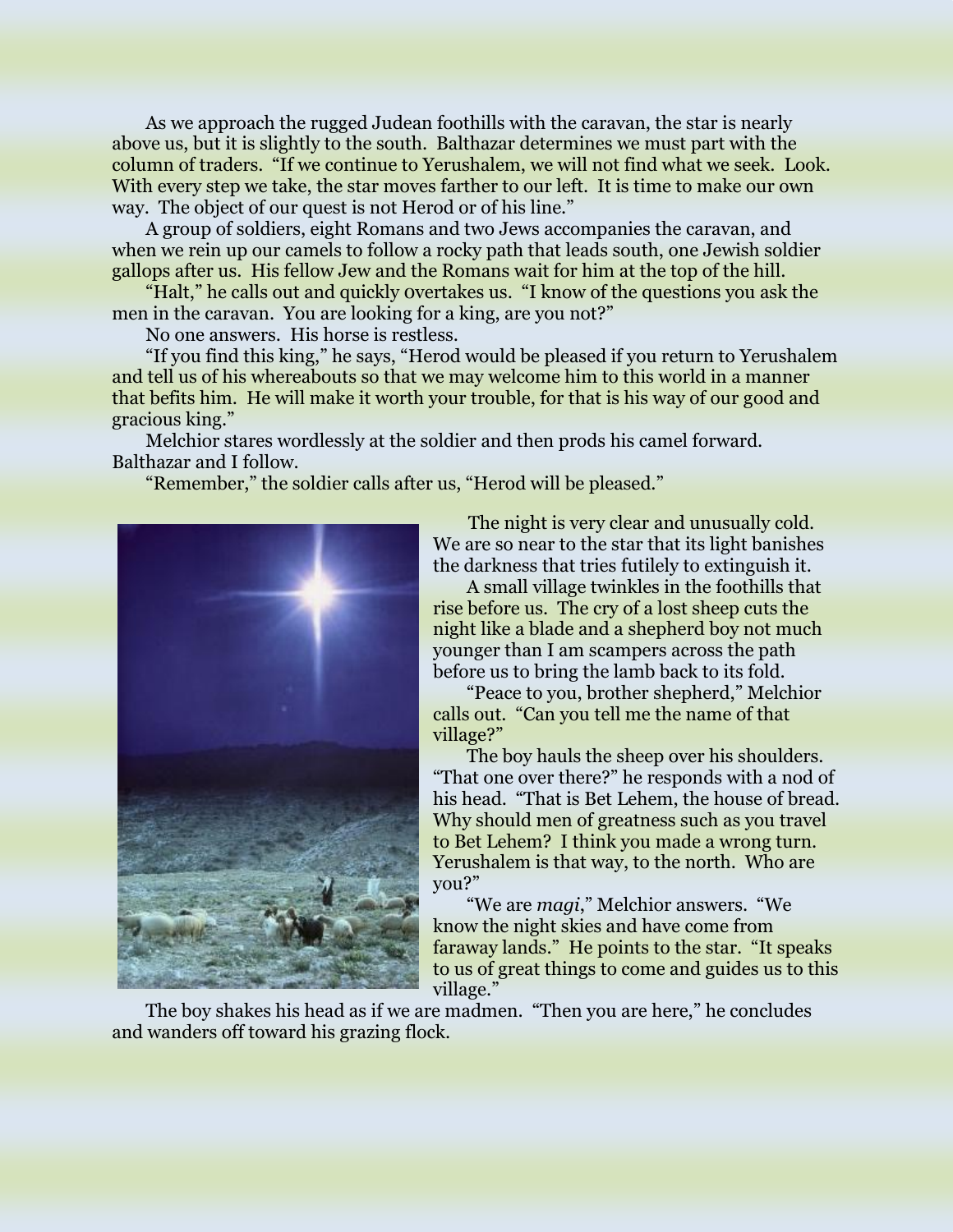Balthazar and his camel with the tiny bells lead us to the village. Bet Lehem is a small town with few homes. An old man holding a candle steps through the door of the first house we approach. He holds the stick high to get a better look at his visitors. When he sees our manner of dress, he falls to his knees. "Great kings," he exclaims. "I am at your service."

"Rise, dear man, we are no kings," Melchior responds. "We have no need of service, only information."

"Ask then, your highness."

Melchior leans as low as he can over the camel's neck. "Can you tell me, sir, have any women birthed here this night?"

The old man scratches the stubble on his unshaven chin. "No, sir, they have not, and I would know, for as you can see the town is small and we are well known one to the other."

Melchior rises in his seat. The wind moves the bells on Balthazar's camel. They chime, as if to announce a new sound, a baby's cry. The old man and Melchior look at each other, astonished. "Is that not the voice of a crying baby?" Balthazar questions.

"What, ho!" the old one exclaims. "Ah yes! Earlier today, my nephew arrived with his wife to register as the law commands. He is of the house of David, and this is his place of birth. It is true. His wife is very pregnant. Perhaps…" He hesitates for an instant. "Here, come with me. Perhaps it was her time."

The camels kneel and we dismount. The uncle leads us behind his house, through the animal stalls and into a small cave. The sour smell of dung and sodden straw assaults us. Uncle raises his candle for a better look; it is more a grotto because it does not extend far back into the hillside. The man uses the enclosure as a stable.



Movement to my right startles me as a cloaked man – his back to us – stands and turns to face us. He holds a piece of wood in his hand and waves it in a threatening manner. "Who is it?" he calls, "and what do you want?"

The man stands aside when the child cries again. A young maiden with a dirty, sweat-stained face and disheveled hair holds the baby in her arms. Her dress is bloodied. The smudges on her face cannot hide her innocent beauty.

"Do not be afraid, Joseph. It is your Uncle Amos, and with me are three kings though they claim not to be royalty. Judge for yourself."

We step forward into the shallow light and bow humbly before Joseph and his exhausted wife.

"The child is not one hundred breaths old," the father explains. "It is a boy, and I think he is hungry." The baby bawls. The girl's strength is sapped from the birthing ordeal, but she will do whatever she must do to protect her child. Her power is in her eyes. I turn aside as the mother extends her small breast.

"Forgive us," Balthazar says. "Have we your permission to return in a while?"

Joseph eyes us suspiciously, but when Amos nods his head, he answers, "Yes. In a while."

We negotiate the animal droppings in the stalls and find our camels resting in front of Amos's thatched-roofed cottage.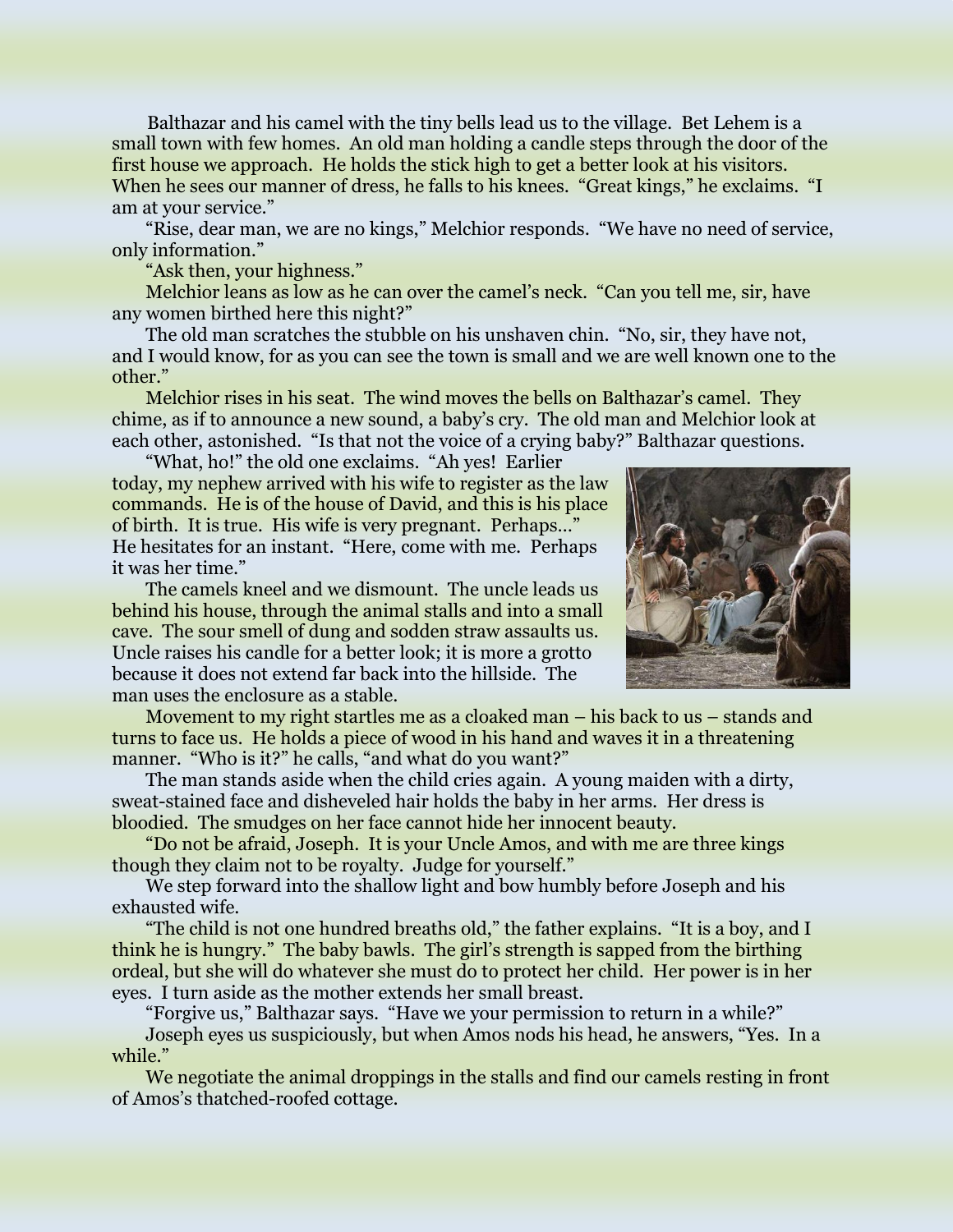"Have you a wife?" Melchior politely inquires.

"Dead. Ten years now." He offers no further explanation.

Suddenly, I stop and place my hands on the shoulders of my companions. "Wait. Something is different." We stare at one another with wrinkled brows unsure of what it is.

Before we can determine what has changed, what has happened, the shepherd boy races up the path from his pasture. Several others are with him. "Do you see!" he exclaims. "The star is gone! It has vanished!"

The darkness is so obvious that the disappearance of the star passed unnoticed while we were in the grotto. The night is moonless. The sky is thick with stars, but the one we followed to this tiny village is gone. Its absence dispels any doubts that we are where we are supposed to be.

"After our brief encounter, I returned to my flock and I found my brothers speaking to another stranger. 'Too many strangers in one night,' I told myself. What can it mean?

"This one was dressed in a white robe with his hood pulled over his head. 'You are brothers?' he asked. Then he told us a child was born this night in our own village, a man who will bring peace to the world."

"Peace is good," one of the brothers says.

Another responds, "I am tired of the Roman legionnaires. They are cruel men and have no respect for us."

The shepherd boy continues his narrative. "At first, I believed him to be another odd one such as I first thought you to be. He knew what I was thinking. The man pointed to the star and said, 'Glory to God.' With his words and a single blink of my eyes, the star was gone, and the others that were hidden by its brilliance emerged once more to fill the darkness with light.

"We fell to the ground, fearful and unsure of his intention. If he could make the star disappear, he could do with us whatever he wished. Then he removed his hood. He was a handsome man. He smiled, and he told us not to be afraid. 'This is good news,' he said. 'Tell everyone you meet that in this town, a baby is born who will bring peace to the earth. Go and see for yourselves.'

"We gazed up the path toward the village. I was eager to ask him more questions, but he vanished, disappeared, much like the star. That, sirs is what happened."

"Calm yourself, boy," Balthazar speaks in his deep, soothing voice. "Something miraculous has happened. Accept it as that."

"But what of this child the man in white told us about? Is he here? Have you found him?"

Melchior reminds me of my old master when he answers, "In time, shepherd boy and his brothers, in time."



"Sit," Amos commands. "I will bring you water and bread, though I suspect you cannot be gone long from your sheep. There are wolves about."

"Indeed there are, Amos, but we had to come see as the man bid us do."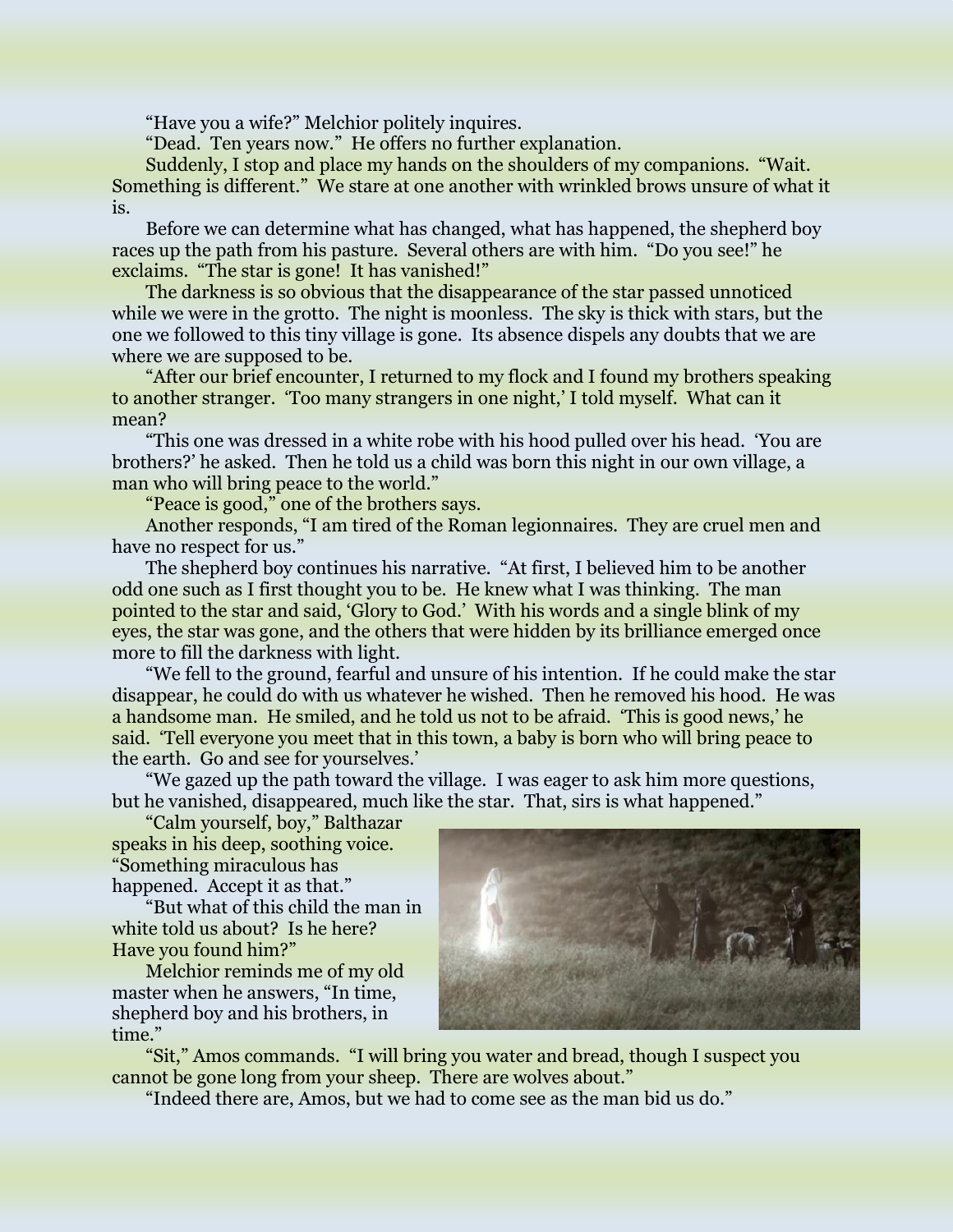While Amos feeds the shepherds, Melchior, Balthazar and I check on our camels. I take the small chest of myrrh from my bag, and note that my companions bear gifts of their own. The evidence is clear that we are where we are intended to be, although it seems unlikely to me that one who would change the world would be born in such squalid conditions as this man's smelly stable.

When the boys have had their bread and water, Amos says, "I think we may return to the grotto. Enough time has passed for the mother to suckle the infant."

We follow him through the stalls. He has prepared a candle for each of the boys to carry to illuminate our way and to give light and some warmth, meager as it might be to the family. Amos instructs the boys where to place the candles. The soft light bathes the young girl who has wrapped her baby, now sleeping, in swaddling that she has created from her torn dress. The blood has dried, and the clothes will keep him warm as she holds him to her breast.

"The night is cold," Joseph remarks. "Have you wood to build a fire, uncle?"

Amos directs the boys to a pile of sticks and wood. They are skilled in building fires and work quickly to light one at the entrance of the cave. Meanwhile, Amos drags a small crib filled with straw near enough to the fire to receive some of its heat without fear of flame. There is enough dry straw to bring comfort to the sleeping child.

The mother is too weak to rise, and her husband gently takes the baby and places him carefully on the bed of straw. The shepherds have birthed many lambs, but they have never seen a human baby as young as this one. They kneel close to the crib and stare with wide eyes through the spaces between the slats.

"And he is special?" one whispers.

"That is what the man said," the other replies.

"He looks as weak and helpless as a newborn lamb."

"Believe what you will, but there is strength in faith, young shepherds," Amos offers. "Each of us is born with it, though some forget."

"And here is the only proof you need," Melchior proposes. He steps forward, bows first to the father, and then kneels before the child's mother. He places a wooden box at her dirty feet. When he lifts the lid, he reveals a large coffer of gold that reflects the dancing light from the candles throughout the stable. The parents stare wide-eyed; the shepherd boys gasp. They have never seen so much wealth!



"Gold for your boy," Melchior proudly proclaims. "With it, I announce and honor his kingship on earth and the virtue with which he will rule."

Melchior steps aside and clasps Joseph's hands, "Teach him well, young man."

"I will teach him," Joseph responds, "but I have no ambition that he will be anything more than my son. I am but a carpenter, and that is the trade he will inherit from his father."

Balthazar bows to Melchior, then to Joseph and kneels

before the mother. He, too places a box beside the one Melchior has positioned at her feet. When he opens the lid, the room is filled with a sweet fragrance.

"I offer your son frankincense," Balthazar is careful to restrain his deep voice so as not to wake the child. "With this incense I acknowledge what has been foretold in scripture since the beginning of time: this boy will grow to be more than a man. May